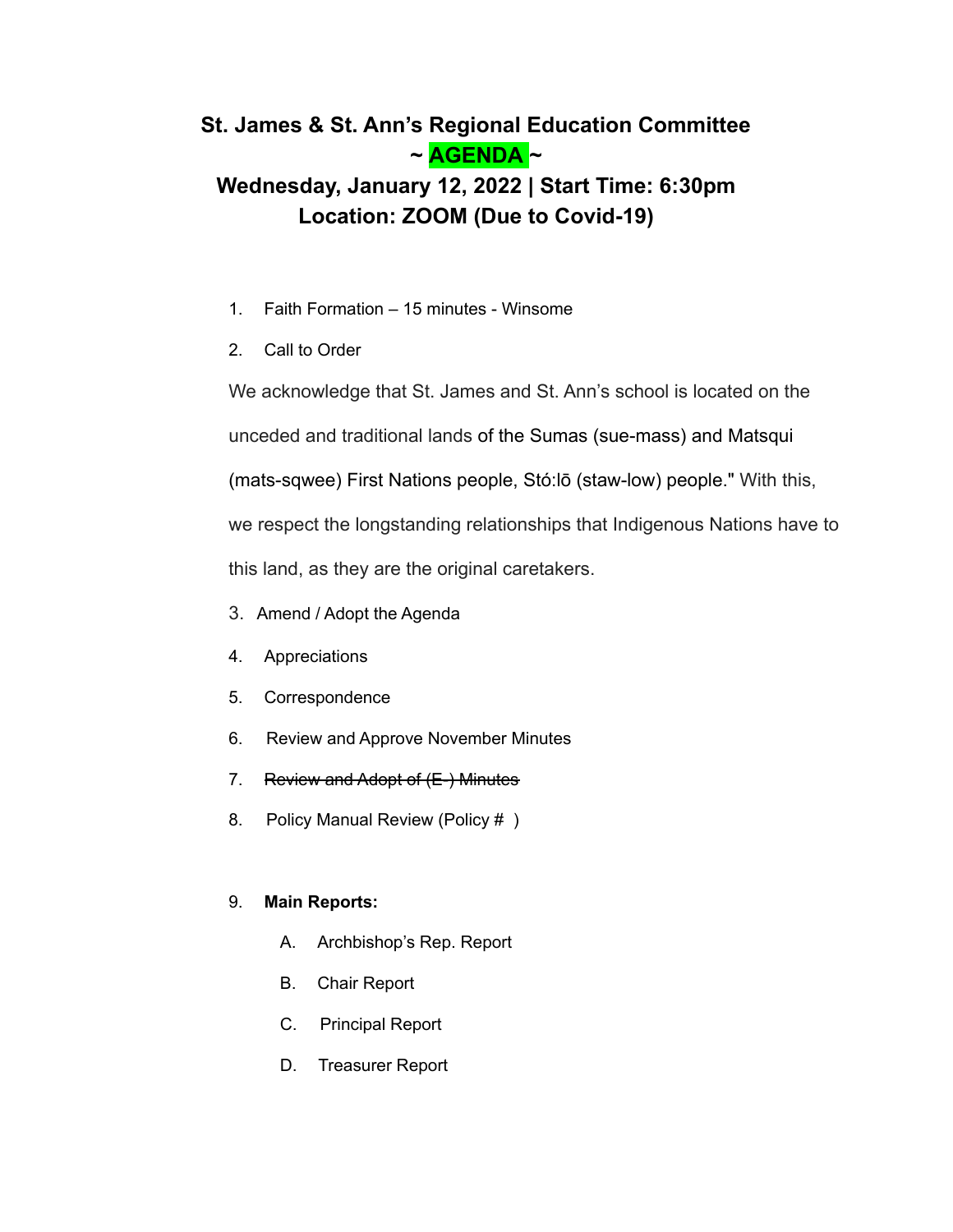#### 10. **Additional Reports:**

- A. Teachers Report
- B. Maintenance Report
- C. Fundraising Report
- D. Parent Participation Report
- E. Community Relations Report

### 11. Old Business

- A. Contract with IGE
- B. Sibling Applications
- C. Strategic Planning

### 12. New Business

- A. Revised Communicable Disease Plan
- B. Functional Closures/Continuity of Learning
- C. Virtual Open House January 19th
- D. Application Package New Families
- E. Registration Package
- F. Review Package
- G. Student Fees
- H. Tuition Rates
- I. Parent Participation